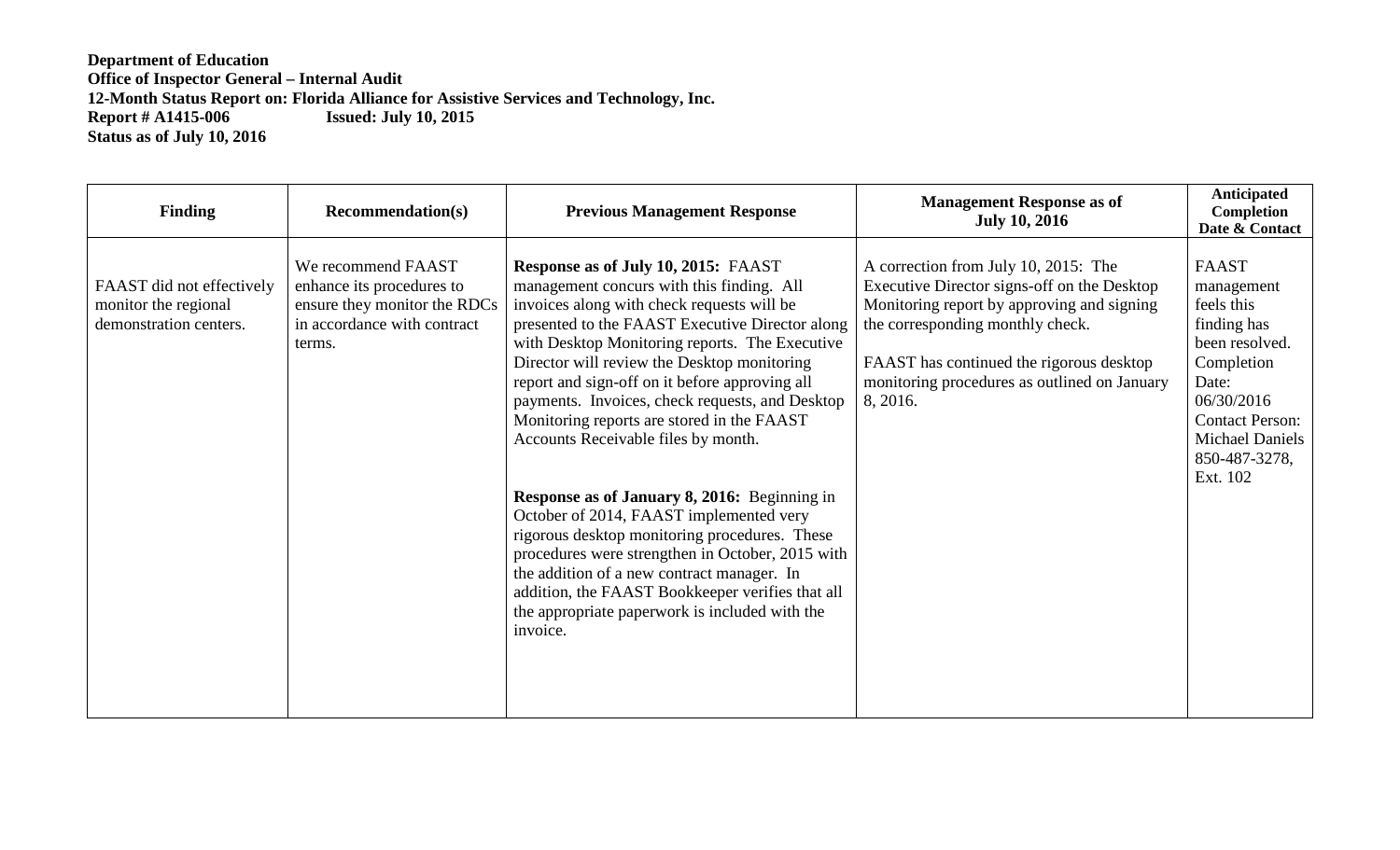## **Department of Education Office of Inspector General – Internal Audit 12-Month Status Report on: Florida Alliance for Assistive Services and Technology, Inc. Report # A1415-006 Issued: July 10, 2015 Status as of July 10, 2016**

| <b>Finding</b>                                                                     | <b>Recommendation(s)</b>                                                                                                                                                                                                                                                              | <b>Previous Management Response</b>                                                                                                                                                                                                                                                                                                                                                                                      | <b>Management Response as of</b><br><b>July 10, 2016</b>                                                                                                                                                                                              | Anticipated<br>Completion<br>Date & Contact                                                                                                                                                     |
|------------------------------------------------------------------------------------|---------------------------------------------------------------------------------------------------------------------------------------------------------------------------------------------------------------------------------------------------------------------------------------|--------------------------------------------------------------------------------------------------------------------------------------------------------------------------------------------------------------------------------------------------------------------------------------------------------------------------------------------------------------------------------------------------------------------------|-------------------------------------------------------------------------------------------------------------------------------------------------------------------------------------------------------------------------------------------------------|-------------------------------------------------------------------------------------------------------------------------------------------------------------------------------------------------|
| FAAST did not meet all<br>contract deliverables.                                   | We recommend FAAST<br>improve its procedures to<br>ensure accuracy of reported<br>deliverables and maintain<br>adequate documentation to<br>support performance. If<br>FAAST makes adjustments<br>subsequent to an approved<br>invoice, they should provide<br>an explanation to DVR. | FAAST reformatted all of its deliverable reports<br>to include cumulative totals for all objectives.<br>Beginning in October, 2015 FAAST also started<br>providing to DVR back-up documentation for all<br>deliverables. The Statewide Director of Program<br>Services has implemented procedures for<br>verifying data and amending reports if needed.                                                                  | FAAST has continued the new quarterly<br>format and has already achieved a majority of<br>it deliverables for both agreements with DVR.                                                                                                               | <b>FAAST</b><br>management<br>feels this<br>finding has<br>been resolved.<br>Completion<br>Date:<br>06/30/2016<br><b>Contact Person:</b><br><b>Michael Daniels</b><br>850-487-3278,<br>Ext. 102 |
| FAAST expenditures did<br>not conform with the<br>approved contract and<br>budget. | We recommend FAAST<br>enhance its procedures to<br>ensure they document<br>expenses appropriately and<br>they receive written approval<br>from the DVR contract<br>manager prior to making<br>modifications to the approved<br>budgets.<br>We also recommend FAAST                    | <b>Response as of July 10, 2015: FAAST has</b><br>completed using financial face sheets for all<br>expenditures. Allocations issues of the past have<br>been corrected and all deliverables are coded<br>back to a specific deliverable.<br>FAAST has also been submitting budget<br>narratives with its quality report.<br>When the Florida Assistive Technology Council<br>approves the indirect cost plan, FAAST will | FAAST has continued using financial face<br>sheets for all expenditures.<br>FAAST submits a budget narrative with its<br>quarterly reports.<br>With the two reports due on July 15, 2016,<br>FAAST will submit its indirect cost plan for<br>FY 2017. | <b>FAAST</b><br>management<br>feels this<br>finding has<br>been resolved.<br>Completion<br>Date:<br>06/30/2016<br><b>Contact Person:</b><br><b>Michael Daniels</b>                              |